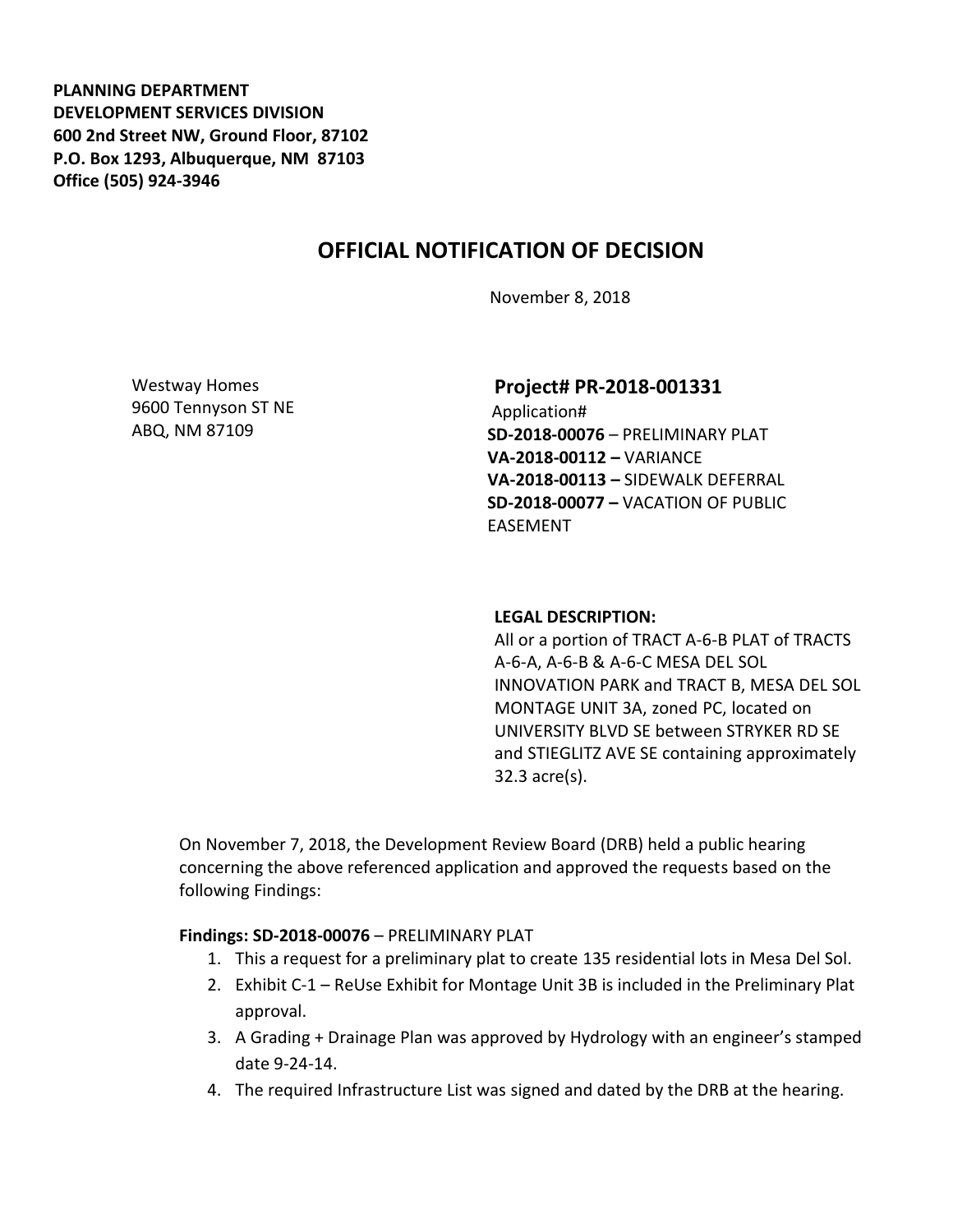Page 2 of 3

- 5. Per Section 14-16-6-6(J)(2)(c)(1), a Letter of Advice was issued on July 25, 2018, which is within one year of this action.
- 6. The preliminary plat complies with the applicable standards of the IDO and the DPM.

### **Conditions:**

1. Per Section 14-16-6-6(J)(2)(f) of the IDO, A Final Plat shall be approved by the DRB within one year of the Preliminary Plat approval

## **Findings: VA-2018-00112 – VARIANCE**

- 1. The applicant proposes a design variance as shown on Exhibit D. A copy is in the DRB file.
- 2. This request complies with all applicable standards of the IDO and the DPM.
- 3. Varying from the normal requirements and standards will encourage flexibility and ingenuity in design of a subdivision, in accordance with accepted principles of site planning by providing access that complies with the street standards and intent of the Mesa del Sol master plan.
- 4. The Variance will not be materially contrary to the public safety, health, or welfare and will reinforce the pedestrian character of the Mesa del Sol area by allowing site access without curb cuts along Strand Loop.
- 5. The Variance does not cause significant material adverse impacts on surrounding properties.
- 6. The Variance will not hinder future planning, public right-of- way acquisition, or the financing or building of public infrastructure improvements. The variance does not create a street that will prevent any future infrastructure planning or development.
- 7. The Variance will not conflict significantly with the goals and provisions of any city, county, or AMAFCA adopted plan or policy, this IDO, or any other City code or ordinance. The variance supports the goals of the Comprehensive Plan by providing increased walkability and is consistent with the Mesa del Sol plan intent have continuous Sidewalk along Strand Loop.
- 8. Exhibit D which for details.

### **Findings: VA-2018-00113 – SIDEWALK DEFERRAL**

1. The sidewalk deferral is acceptable provided all City requirements are met.

### **Findings :SD-2018-00077 – VACATION OF PUBLIC EASEMENT**

- 1. The applicant proposes to vacate one Public Utility Easement and Public Roadway Easement, as shown in Exhibit C.
- 2. The public welfare does not require that the public right-of-way or easement be retained because there are no longer utilities within the Public Utility Easement and the Public Roadway Easement will be realigned to meet the existing roadway to the northeast and future roadway to the west.